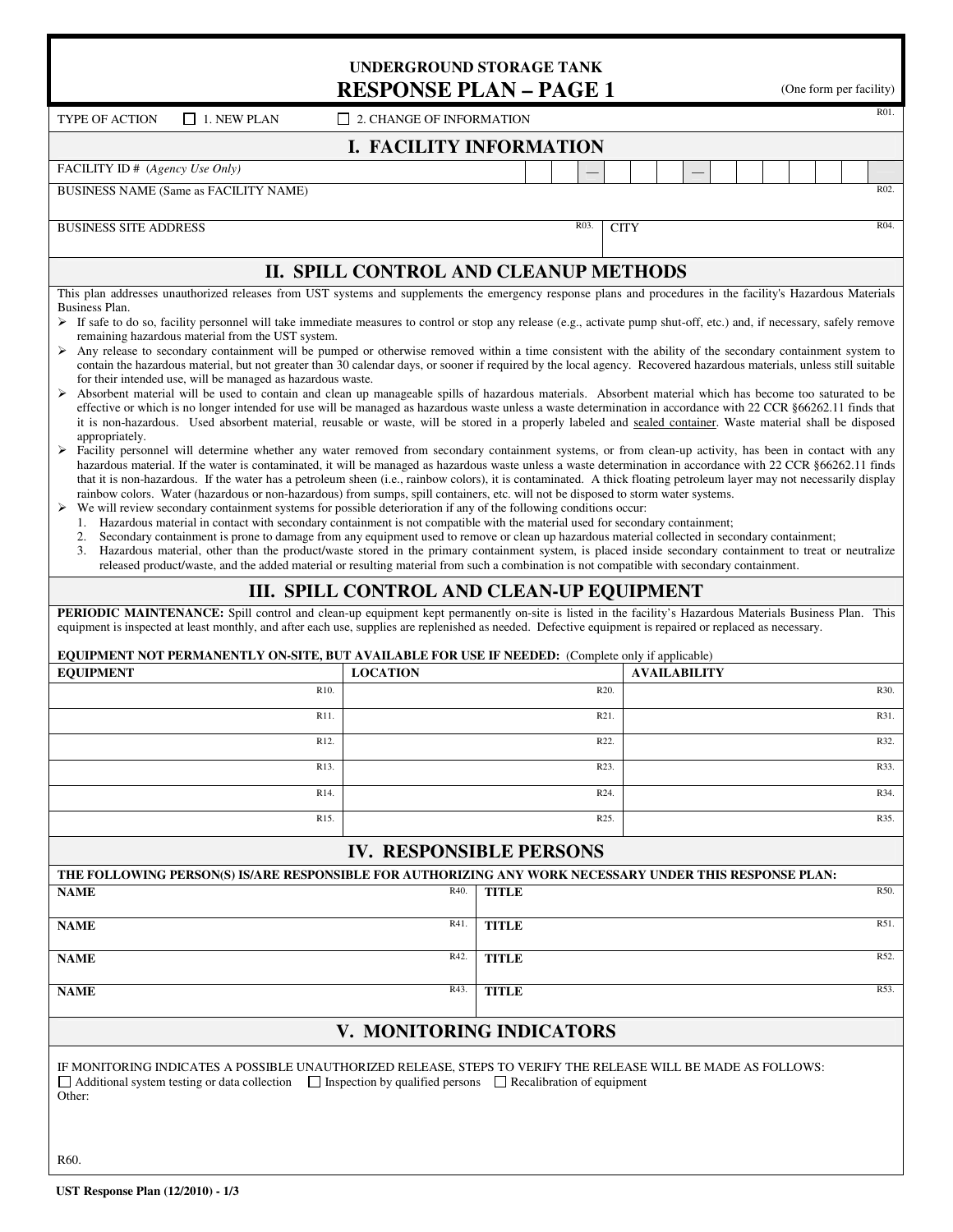## **UST Response Plan – Instructions**

Complete one UST Response Plan for each UST facility. This form must be submitted with your initial UST Operating Permit Application and within 30 days of changes in the information it contains. It supplements the Emergency Response Plans and Procedures in the facility's Hazardous Materials Business Plan. (Note: Numbering of these instructions follows the data element numbers on the form.)

- R01. TYPE OF ACTION Check the appropriate box to indicate why this plan is being submitted.
- FACILITY ID NUMBER This space is for agency use only.
- R02. BUSINESS NAME Enter the complete Facility Name.
- R03. BUSINESS SITE ADDRESS Enter the street address where the facility is located, including building number, if applicable. Post office box numbers are not acceptable. This information must provide a means to locate the facility geographically.
- R04. CITY Enter the city or unincorporated area in which the facility is located.
- R10. EQUIPMENT If you have spill control or clean-up equipment kept off-site, list that equipment in sections R10 through R15. If no equipment is kept off-site, leave this section blank.
- R20. LOCATION If you have spill control or clean-up equipment kept off-site, list the equipment location(s) sections R20 through R25. If no equipment is kept off-site, leave this section blank.
- R30. AVAILABILITY If you have spill control or clean-up equipment kept off-site, list the equipment availability in sections R30 through R35. If no equipment is kept off-site, leave this section blank.
- R40. NAME At least one person responsible for authorizing any work necessary under this UST Response Plan must be identified. Use sections R40 through R43 to list the name(s) of the responsible person(s).
- R50. TITLE At least one person responsible for authorizing any work necessary under this UST Response Plan must be identified. Use sections R50 through R53 to list the job title(s) of the responsible person(s).
- R60. MONITORING INDICATORS Briefly describe the steps that will be taken to verify the presence or absence of a release if the tank monitoring system indicates the possibility of a release.

OWNER/OPERATOR SIGNATURE – The owner/operator shall sign in the space provided. This signature certifies that the signer believes that all information submitted is true, accurate, and complete.

- R70. DATE Enter the date the plan was signed.
- R71. OWNER/OPERATOR NAME Print or type the name of the person signing the plan.
- R72. OWNER/OPERATOR TITLE Enter the title of the person signing the plan.